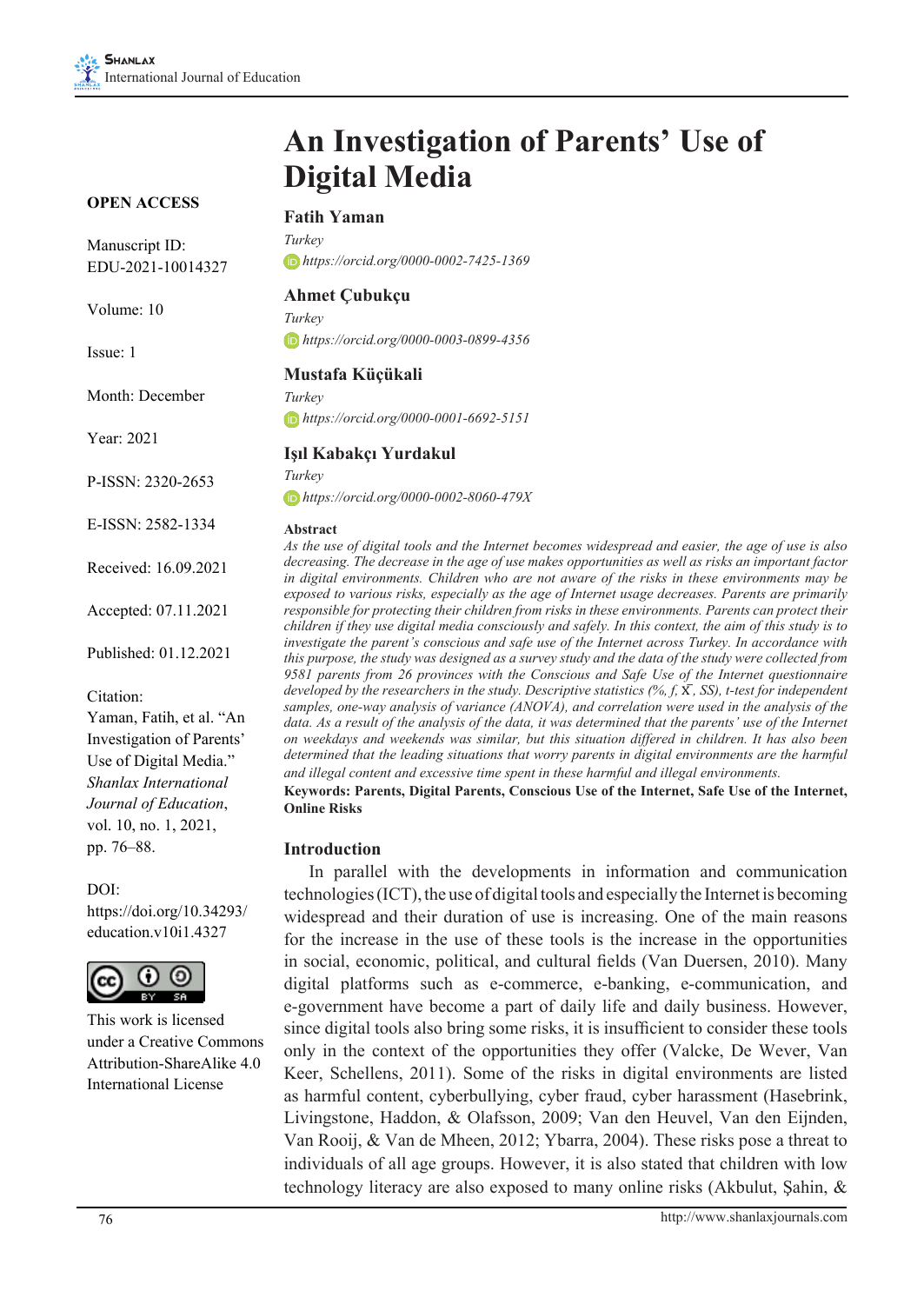Erişti, 2010; Kaşıkcı, et al., 2014). It is observed that the age of starting to use digital technologies tends to decrease in children using these technologies Also access to the Internet by mobile devices is shown as the biggest factor in the decrease in the age of Internet use. The age of starting to use the Internet is thought to be between the ages of 4-11 (Mascheroni & Ólafsson, 2016). It is stated that 91% of the youth access the Internet with mobile devices (Racz, Johnson, Bradshaw, & Cheng, 2017). When the literature is examined, 87% of 5-7-year-old children in England use the Internet (Ofcom, 2012); 64% of 7-year-olds in Finland use the Internet (Pääjärvi, 2011); 70% of 3-4-year-olds in Switzerland are at least sometimes online (Findahl, 2013); almost half of the children in the age group 3-6 in Austria regularly use the Internet (Jungwirth, 2013); in the United States, 25% of 3-year-olds go online daily, while this rate rises to 50% in the 5-year-old group (Gutnick, Bernstein, & Levine, 2011) and in Australia, 79% of children aged 5-8 are online at home. (Australian Bureau of Statistics, 2012). According to NCES data, 45% of 3-4-year-old children use the Internet (McFarland, et al., 2019). In the context of available data, it is observed that the age of starting to use the Internet is lower than 2 in Turkey as well (Leo, 2016).

As the age of using digital technologies and especially the Internet decreases, children may face risks arising from digital technology at a higher and earlier age, parallel to the increase in the time spent in these environments. For example, it is observed that 46% of Internet users between the ages of 9-16 in Europe face at least one online risk and this rate rises to 69%, especially in the 15-16 age group (Duerager & Livingstone, 2012). Although 25% of children in Turkey use the Internet for a long time, 68.4% of these children do not know how to set the privacy settings on social media, 69.9% of them are unable to prevent unwanted messages, and 56.2% of these children do not know how to find the necessary information about safe Internet use (Kaşıkcı, et al., 2014). Given the frequency of children's online risk experiences, the child-Internet relationship becomes a major dilemma.

Protection from online risks is becoming an important issue from the digital rights perspective of children (Livingstone & Helsper, 2010). Livingstone

and Bulger (2014) emphasize the need for support from all stakeholders for children to use the Internet and digital technologies safely and effectively. It is stated that one of the most important stakeholders is parents (Guernsey, Levine, Chiong, & Severns, 2012; Rosen, Cheever, & Carrier, 2008).

## **Digital Risk Perceptions of Parents**

In addition to the positive aspects of digital media, there are also negative aspects and risks. Parents are the first to come to mind as responsible for protecting children who are unaware of the risks in these environments (Livingstone and Byrne 2018). If parents are aware of these environments, they can also protect their children. Awareness is also associated with literacy. The most important literacy among 25 different types of literacy is digital literacy (Cassidy, Ortlieb, & Ortlieb, 2019). Parents who are aware of the opportunities and risks of digital media are parents with a high level of digital literacy.

As the awareness level of parents with low digital literacy levels will also be low, they focus on the negative side of digital media. Parents' Internet skills, Internet use experiences, and attitudes towards the Internet are related to the nature and type of their anxiety and concerns (Sorbring, 2014). Parents state that the most common risk in the digital environment is sexual sharing, children send their own nude photos to each other or to strangers, and children communicate with insecure people digitally (Badillo-Urquiola, Page, & Wisniewski, 2019). Considering the concentration of risks by age ranges, cyberbullying is between the ages of 12-18 (Bauman, 2010; Pengpid & Peltzer, 2019), sexual messaging is between 14-16 years (Fajardo, Gordillo & Regalado, 2013), and grooming is between 9-13 years old. (Balanza & Romero, 2014). Many parents worry about their children when they are connected to the Internet and social media with a computer or smartphone (Echeburua, Labrador & Becoña, 2009). Only 8% of parents state that the Internet is a safe place for children (Farrugia & Lauri, 2018), and 53% state that it is only a matter of time before their children face online risks (Badillo-Urquiola, Page, & Wisniewski, 2019). In this context, it can be concluded that parents do not understand the benefits that their children will gain if they use digital media,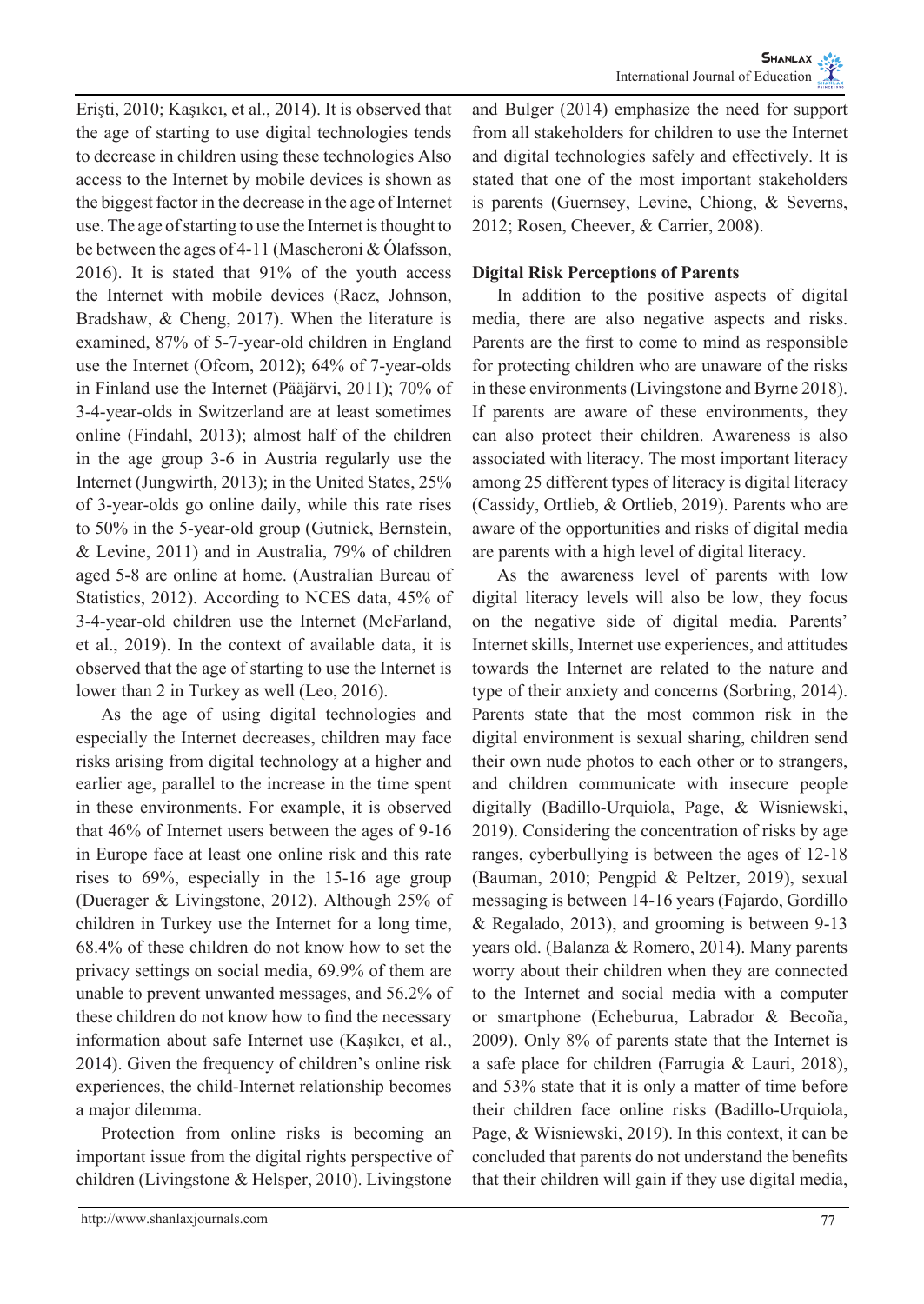also parents are not aware of the risks that may be encountered in these environments and they cannot convey how their children should behave when they face risks (Kaşıkcı, et al., 2014). Parents' main concern is that they do not know where to find information about risky behavior experiences on the Internet (Dowdell, 2013).

The use of digital media and the Internet is related to the age of the parent (Baker, Sanders, & Morawska, 2017). In the We Are Social (2020) report, it is seen that the use of social media is concentrated between 18-34. It can be said that the use of social media is concentrated in the age range that can be qualified as young parents. Digitally literate parents who use social media heavily are better at helping to set their children's social media privacy settings or at talking with their children on the concerns about their child's online posts (Redmiles, 2018). It is stated that young parents under the age of 44 have more control of their children's social media account than older parents, and 44% of young parents use software to block, filter or monitor their children's online activities for parental control, compared to only 34% of parents over the age of 45 (Anderson, 2016). It can be said that the reason for this situation is that young parents have high digital literacy levels. In this context, making parents digitally literate for the social media environments they use increases their digital skills and thus makes them aware of the risks that they and their children will be exposed to while using the Internet (López, Robles, Gómez & Hernández, 2017).

When the parental role is considered, it is seen that parents in the role of mothers display a more rigorous attitude in terms of examining their children's online activities (Anderson, Smith, & Page, 2016). Mothers talk to their children more about the Internet use than their fathers (Anderson, 2016; Fletcher & Blair, 2014). Mothers show more parental control, guidance, support and parental warmth than fathers (Ihmeideh & Shawareb, 2014). The frequency of the Internet surveillance of parents with low Internet literacy compared to parents with more Internet literacy makes a difference in terms of directing and encouraging children to use the Internet (Lou et al., 2010). Parents hope their children will find the balance between the benefits of the Internet

and the online risks they may face (Symons, et al., 2019).

This study which aimed to identify the parents' use of digital media and the measures they have taken against the risks their children are exposed to seeks answers to the following research questions:

- Do parents' digital media usage profiles differ according to
	- The language usage
	- **Gender**
	- Income level
	- Educational status
	- Their weekday and weekend usage?
- What are the situations that parents postpone to spend time on the Internet?
- Do the digital media usage profiles of parents and their children differ in terms of weekday and weekend usage?
- What are the situations that worry parents in digital environments?
- What are the measures parents take against the dangers in digital environments?
- What are the parents' preferences to get information about the safe use of the Internet for themselves and their children?

# **Methodology**

The study was designed on the basis of singular survey model. Survey models are scanning arrangements made on the whole of the universe or a group, sample or sampling taken from it in order to make a general judgment about the universe in a universe consisting of many elements (Creswell, 2014).

# **Universe and Sample**

The data collection process was conducted through a questionnaire developed by the researchers in Turkey. While determining the sample in the data collection phase from overall Turkey, considering the settlement place criterion in the Address Based Population Registration System which was described by the Turkish Statistical Institute (TSI), Statistical Region Unit Classification (SRUC) Level 2 (26 regions) was taken into consideration. One city was chosen randomly from each of the 26 regions in SRUC 2nd Level. From SRUC 2nd Level, cities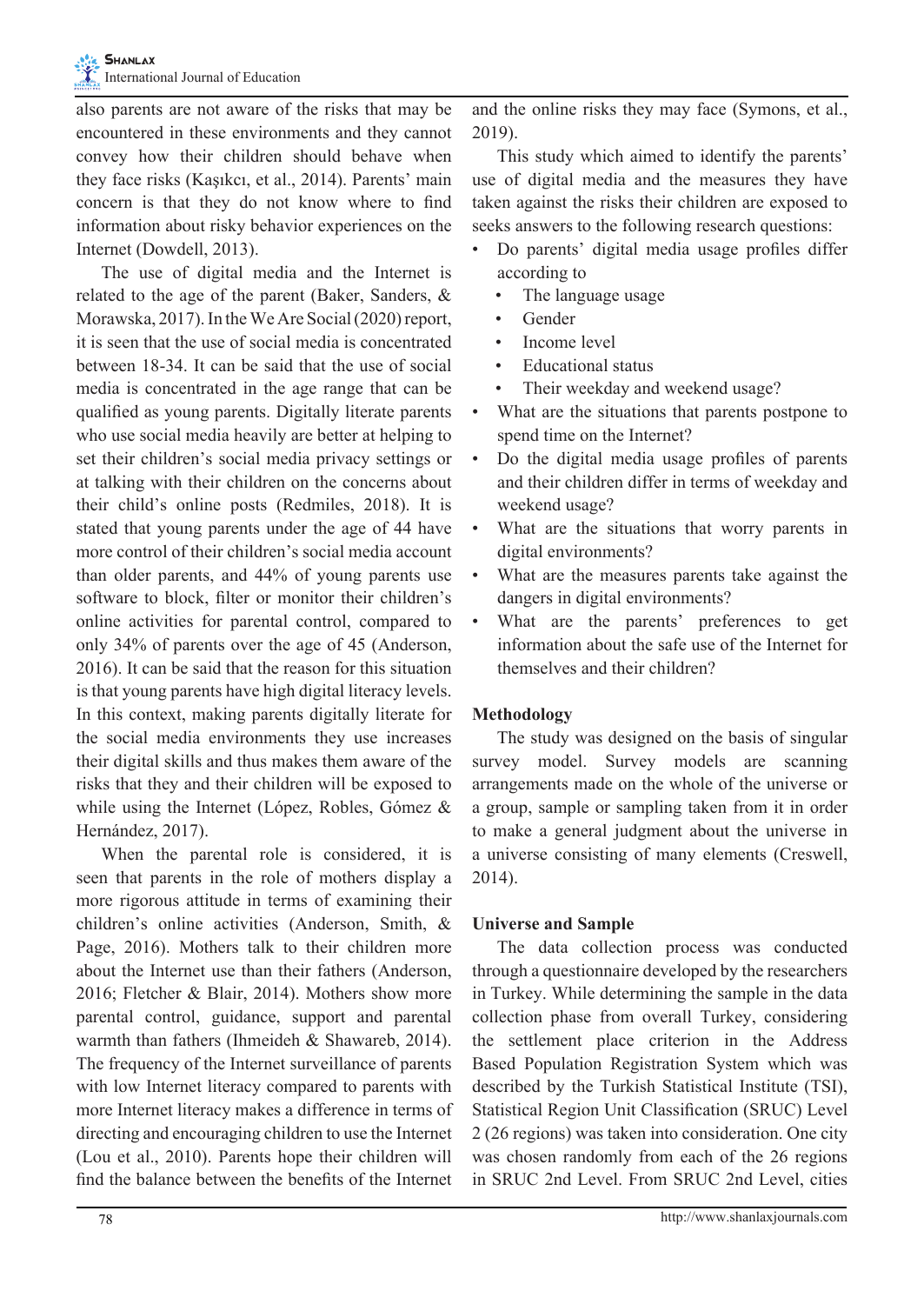of Mersin, Gaziantep, Kütahya, Kars, Ankara, Zonguldak, Mardin, Eskişehir, Düzce, Antalya, Balıkesir, Tokat, Şanlıurfa, Elazığ, Erzurum, Rize, İstanbul, İzmir, Kahramanmaraş, Konya, Tekirdağ, Denizli, Kırşehir, Sinop, Sivas and Van were selected. In order to collect data from selected cities, the number of students in high schools was reached on the basis of the report prepared by the Ministry of National Education (MNE) "the Statistical Classification of Regional Units" for 2016/17 academic year on the number of schools, branches, students, teachers and classrooms according to 1st, 2nd and 3rd levels and education level. The data were collected by making calculations according to 95% confidence level and the range of 1.5 margin of error over the number of students in high schools in Turkey in the 2016/17 academic year. While 5047 (52.7%) of the 9581 participants that the data were collected from were female (mothers); 3930 (41%) of them are male (father). 604 (6.3%) of the participants did not specify their gender. Examining the data set that was collected from overall Turkey from 9581 people, it is seen that the participants concentrated among the 30-50 age range and the monthly income level of 1500-4500 Turkish Liras. Considering the education levels of the participants in the role of mother or father, it is seen that 31.5% have a masters level education and approximately 25% have a graduate education. When the status of the participants having Internet connection at home was examined, it was determined that a result parallel to that of TSI (2016) in the year the study was conducted. While it was determined that 75.4% of the participants had Internet connection at home, it was stated that the rate of households with Internet access as of April 2016 was 76.3% according to the Household Information Technologies Usage Survey (HITUS) report of TSI (2016). Considering the current data, according to the TSI (2019) HITUS report, the rate of individuals using the Internet is 75.3% and the rate of those who have Internet access from their homes is 88.3%. When the smartphone ownership status of the participants was examined, it was determined that 86.1% of them had smart phones. When the grade levels of the children of the parents participating in the study are examined, it is seen that they are mostly at the 6th grade (18.8%),

9th grade (15.5) and 5th grade (15.1%). The least involved parent group is the parents whose children are in the 12th grade (4.4%). Considering the rate of parents whose children attend middle school and high school, the rate of parents whose children attend middle school is 50.2%; and the rate of parents whose children go to high school is 44.4%.

## **Data Collection Process and Tools**

Conscious and Safe Use of the Internet Questionnaire was developed by the researchers to be used in the research. After the demographic data section in the questionnaire, next section includes questions about parents' use of digital media. After this section, the section where questions about determining the digital media usage situations of the children according to their parents are presented. In the next section, questions about the worrying situations for parents in digital environments are asked. In the next section, there are questions about determining the measures taken by parents against worrying situations in digital environments. Some sample questions in these sections are as follows:

- Could you give information about the usage durations of digital platforms? (You can include digital games and smart phones in Internet usage time)
	- Your usage- the Internet Weekdays
	- Your child's usage- the Internet Weekdays
- Which one makes you worried about your child's Internet usage habits?
- I am concerned that my child will give his personal information to people or sites he does not know.
- What measures do you take regarding your child's Internet use?
	- I do not take any measures.
	- I am taking technical measures. (e.g. filtering programs)
- Do you know about Secure Internet Service?

Content validity of the questionnaire was performed with face validity. The validity study was carried out by the research team. With the developed questionnaire, pilot data collection stage was carried out before the actual data collection stage. While conducting a pilot study in questionnaires, firstly the sample size is taken into consideration. It is seen in pilot studies that the sample size is generally between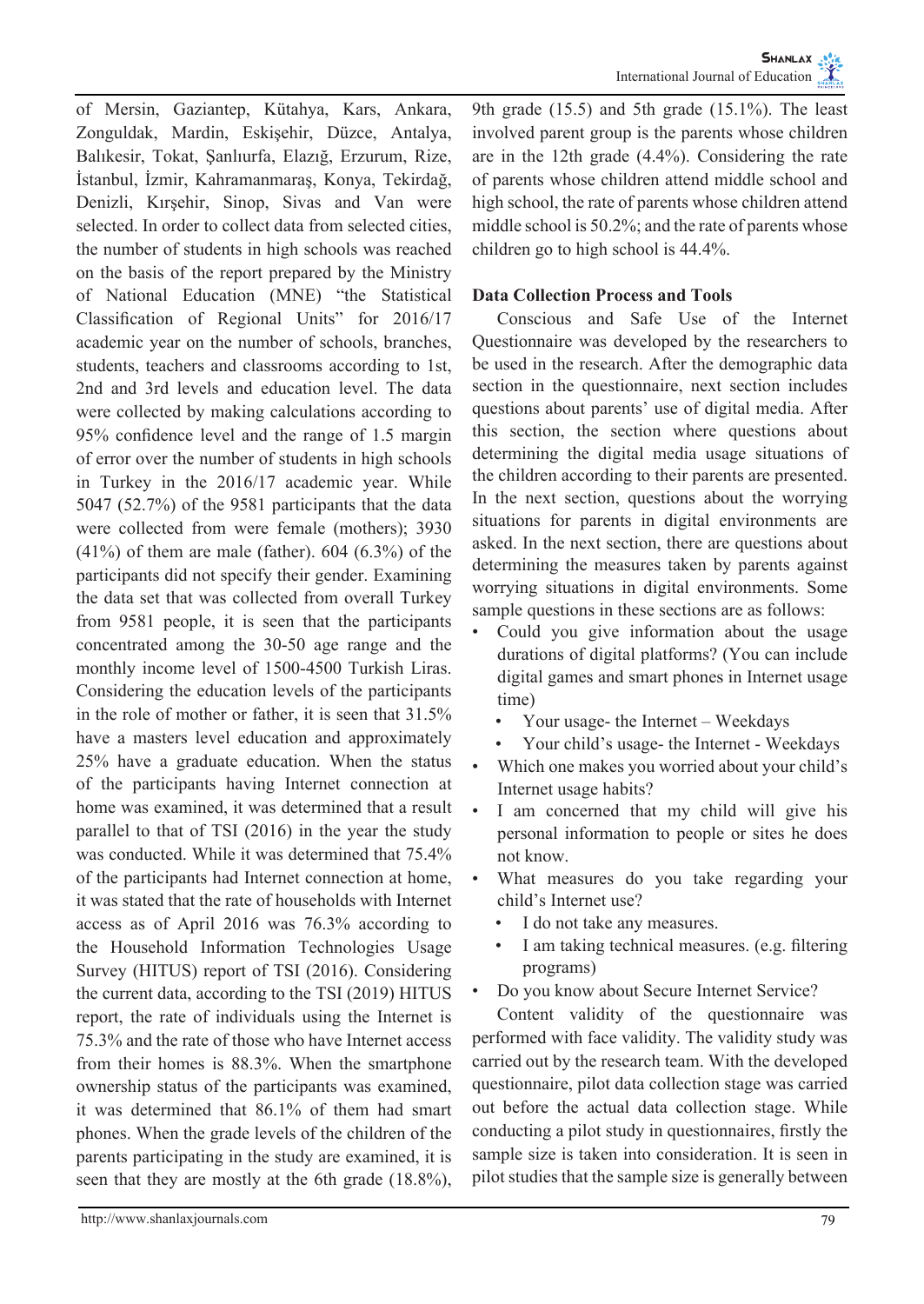5-10 and 50-100 (Reynolds, Diamantapoulos, & Schlegelmilch, 1993). In the pilot phase, data were collected from 82 parents. It was determined that the response rate of the items in the demographic information section of the questionnaire was high. Items with a non-response rate of more than 10% in answered items are 10.6 (22%), 10.7. (20.7%), 13.7.  $(11\%)$ , 13.8.  $(15.9\%)$ , 13.9.  $(14.6\%)$  and 17.  $(26.8\%)$ , and the necessary arrangements were made in these items. After the pilot phase, data were collected from 26 provinces across Turkey (Table 2) during the spring semester of 2017-2018 academic year.

## **Data Analysis**

In parallel with the research questions, descriptive statistics (%, f,  $\bar{x}$ , SS), t-test for independent samples,

one-way analysis of variance (ANOVA) and correlation analysis were used to perform analyzes. In the analysis of the data .05 significance level was accepted and the analyzes were carried out with the SPSS program.

## **Results**

In this section, the findings obtained as a result of the analysis of the data collected from the parents from across Turkey with the Conscious and Safe Use of the Internet Questionnaire are presented. Findings are presented sequentially based on the research questions.

When the parents' attention to Turkish grammar rules in digital environments is examined in terms of gender, the situation in Table 1 emerges.

**Table 1: Parents' Compliance with Turkish Grammar Rules on the Internet According to Gender**

| Factor                                           | Group  | $\bar{X}$ | SS    | sd   |         |      |
|--------------------------------------------------|--------|-----------|-------|------|---------|------|
|                                                  | Female | 3,356     | 1,546 | 9580 | 222,015 | ,000 |
| Turkish grammar rules in Internet correspondence | Male   | 3,123     | 1.622 |      |         |      |
|                                                  | Female | 3,107     | 1,650 | 9580 | 167,893 | .000 |
| Turkish grammar rules in Internet content        | Male   | 1,905     | 1.644 |      |         |      |
|                                                  | Female | 2,418     | 1,486 | 9580 | 148,368 | ,000 |
| Making abbreviations in Internet correspondence  | Male   | 2,357     | 1.499 |      |         |      |

When Table 1 is analyzed, it is seen that women pay more attention to Turkish grammar rules on the Internet than men. It was determined that women behave in accordance with Turkish grammar rules both in Internet correspondence  $(x = 3,356)$  and Internet content  $(= 3, 107)$ . Considering the use of abbreviations in Internet correspondence, women prefer to use abbreviations more than men. However,

the difference is not as much as in other cases. In terms of gender, it was determined that there is a statistically significant difference ( $p \leq 0.05$ ) in the parents' compliance with Turkish grammar rules. It was examined whether the parents' attention to Turkish grammar rules was affected by their income level (Table 2).

**Table 2: Parents' Compliance with Turkish Grammar Rules on the Internet According to their Income Level**

|                                                     | <b>Source of Variance</b> | <b>KT</b> | sd   | K <sub>0</sub> | F       | p       |
|-----------------------------------------------------|---------------------------|-----------|------|----------------|---------|---------|
|                                                     | Among groups              | 2299,337  | 6    | 383,223        | 151,917 | $.000*$ |
| Turkish grammar rules in Internet<br>correspondence | In-Group                  | 24151,125 | 9574 | 2,523          |         |         |
|                                                     | Total                     | 26450,462 | 9580 |                |         |         |
|                                                     | Among groups              | 1965,304  | 6    | 327,551        | 120,043 | $000*$  |
| Turkish grammar rules in Internet<br>content        | In-Group                  | 26123,745 | 9574 | 2,729          |         |         |
|                                                     | Total                     | 28089,049 | 9580 |                |         |         |
|                                                     | Among groups              | 1051,089  | 6    | 175,182        | 78,582  | $.000*$ |
| Making abbreviations in Internet<br>correspondence  | In-Group                  | 21343,065 | 9574 | 2,229          |         |         |
|                                                     | Total                     | 22394,155 | 9580 |                |         |         |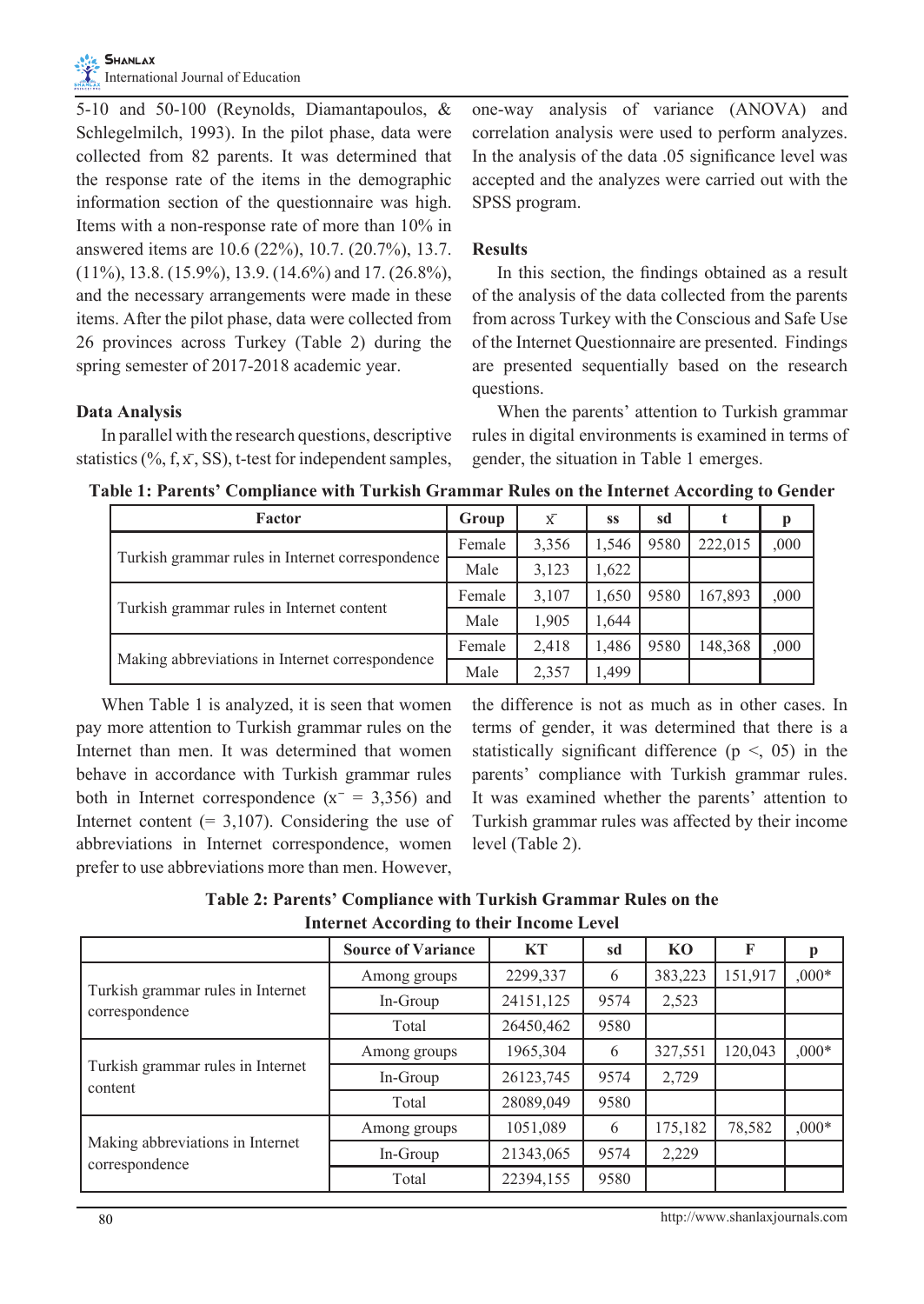Considering the analysis results, it was found that there is a significant difference depending on the income levels of the parents in obeying Turkish grammar rules in Internet correspondence (F  $(6,9574) = 383,223$ ; p <.05), Turkish grammar rules in Internet content (F  $(6,9574) = 327,551$ ; p <.05) and making abbreviations (F  $(6,9574) = 175,182$ ; p <.05) in Internet correspondence. Post Hoc test should be examined in order to look at the reason for the difference according to the income level. Looking at the condition of variance conjugation status in the selection of Post Hoc, it was determined that  $p < 0.05$ and Tamhane's T2 test, which is mostly used when variance conjugation condition was not met, was used. When the Post Hoc test result is examined, it is seen that the reason for the significant difference is the participants whose income level is less than 1500 TL and the participants whose income level is between 1500-3000 TL. The relationship between parents' attention to Turkish grammar rules and their educational status was examined (Table 3).

**Table 3: The Relationship between Parents' Attention to Turkish Grammar Rules on the Internet and their Education Level**

| $n = 9581$                                             | <b>Education</b><br>Level |  |
|--------------------------------------------------------|---------------------------|--|
| Turkish grammar<br>rules in Internet<br>correspondence | $0.397**$                 |  |

| Turkish grammar<br>rules in Internet<br>content $(2)$    | $0,332**$ | $0,781**$ |           |
|----------------------------------------------------------|-----------|-----------|-----------|
| Making<br>abbreviations<br>in Internet<br>correspondence | $0,204**$ | $0,421**$ | $0,540**$ |

\*\* Correlation is significant at ,01 level

It is observed that there is a positive correlation between the parents' experience of the Internet use and obeying Turkish grammar rules in Internet correspondence  $(r = 0.387)$  and content  $(r = 0.332)$ and using abbreviations in Internet correspondence  $(r = 0.204)$ . Cohen (1988) states that if the r value is between .10 and .29, the r value is small, if it is between .30 and .49, the r value is medium, and if it is between .50-1.0, the r value has a strong correlation. In this context, when the values in Table 5 are examined, it can be mentioned that there is a moderate relationship between the educational status of the parents and their compliance with Turkish grammar rules in Internet correspondence and content; It is possible to mention a small relationship between using abbreviations in Internet correspondence. How the daily Internet usage of the parents differ between weekdays and weekends was examined (Table 4).

|  | Table 4: Daily Internet Usage Times of Parents in the Context of Weekdays and Weekends |  |  |
|--|----------------------------------------------------------------------------------------|--|--|
|  |                                                                                        |  |  |
|  |                                                                                        |  |  |

| <b>Daily Internet</b><br>usage time | <b>Never</b>        | Less than 1<br>hour | 1-3 hours           | 3-5 hours           | More than<br>5 hours | <b>Unspecified</b>  | <b>Total</b>       |
|-------------------------------------|---------------------|---------------------|---------------------|---------------------|----------------------|---------------------|--------------------|
| Weekdays                            | 899                 | 2882                | 2957                | 995                 | 614                  | 1234                | 9581               |
|                                     | $(\frac{9}{9}.4)$   | $(\frac{9}{6}30,1)$ | $(\frac{9}{6}30.9)$ | $(\frac{9}{6}10,4)$ | $(\frac{66.4}{6})$   | $(\frac{9}{6}12.9)$ | $(\frac{9}{6}100)$ |
| Weekends                            | 995                 | 2573                | 2937                | 1037                | 501                  | 1538                | 9581               |
|                                     | $(\frac{9}{6}10,4)$ | $(\frac{9}{626.9})$ | $(\frac{9}{6}30.7)$ | $(\frac{9}{6}10.8)$ | $(\frac{9}{6}5.2)$   | $(\frac{9}{6}16,1)$ | $(\frac{9}{6}100)$ |

When the duration of daily Internet use of the parents is examined, it is seen that there is little difference between weekdays and weekends. It is observed that the majority of the parents use the Internet for less than an hour  $(30.1\% - 26.9\%)$ or 1-3 hours (30.9% - 30.7%) both on weekdays and on weekends. The rate of parents who use the

Internet for 1-3 hours on weekdays and weekends is high. In this context, what parents can give up for spending time on the Internet has been examined and a structure like in Table 5 has emerged.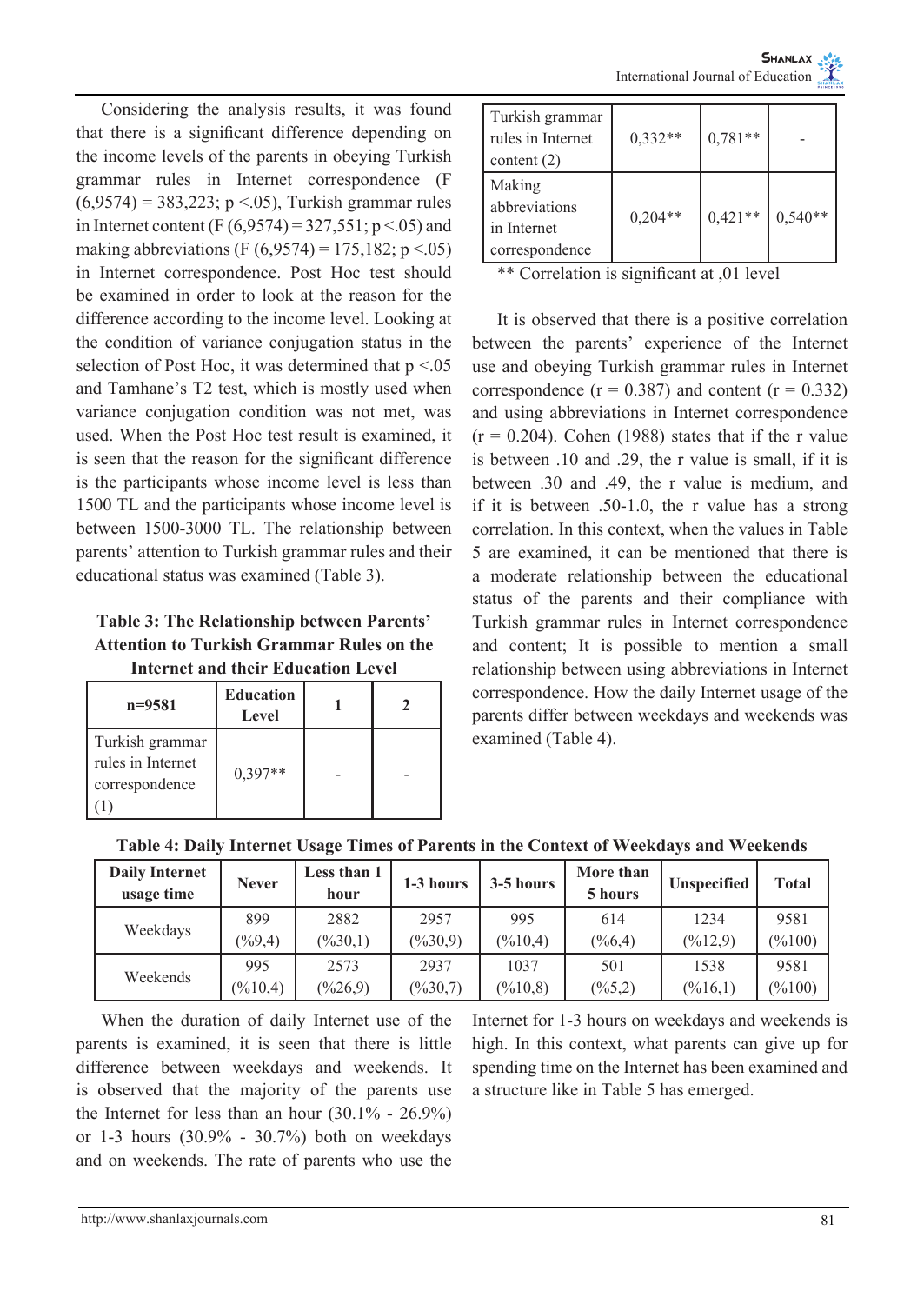| <b>Activities that are</b><br>given up | <b>Never</b>         | Rarely               | <b>Sometimes</b>     | <b>Generally</b>    | <b>Always</b>       | <b>Unspecified</b>   | <b>Total</b>       |
|----------------------------------------|----------------------|----------------------|----------------------|---------------------|---------------------|----------------------|--------------------|
| Required work                          | 4672                 | 1368                 | 1036                 | 507                 | 443                 | 1555                 | 9581               |
| related to their job                   | $(\frac{9}{48,8})$   | $(\frac{6}{14}, 3)$  | $(\frac{9}{6}10, 8)$ | $(\frac{9}{6}5,3)$  | $(\frac{9}{64,6})$  | $(\frac{9}{6}16,2)$  | $(\frac{9}{6}100)$ |
| Doing sports                           | 3446                 | 1552                 | 1433                 | 895                 | 616                 | 1639                 | 9581               |
|                                        | $(\frac{9}{636})$    | $(\frac{6}{16}, 2)$  | $(\frac{9}{6}15)$    | $(\frac{9}{9}, 3)$  | $(\frac{9}{6}, 4)$  | $(\frac{9}{6}17,1)$  | $(\frac{9}{6}100)$ |
|                                        | 3303                 | 1481                 | 1619                 | 975                 | 609                 | 1594                 | 9581               |
| Reading books                          | $(\frac{9}{6}34, 5)$ | $(\frac{9}{6}15, 5)$ | $(\frac{9}{6}16, 9)$ | $(\frac{9}{6}10,2)$ | $(\frac{9}{6}, 4)$  | $(\frac{6}{16}, 6)$  | $(\frac{9}{6}100)$ |
| Visiting relatives                     | 4315                 | 1318                 | 1133                 | 734                 | 470                 | 1611                 | 9581               |
|                                        | $(\frac{9}{6}45)$    | $(\frac{9}{6}13,8)$  | $(\frac{9}{6}11,8)$  | $(\frac{9}{6}7,7)$  | $(\frac{9}{64}, 9)$ | $(\frac{9}{6}16, 8)$ | $(\frac{9}{6}100)$ |
| Spending time                          | 4250                 | 1322                 | 1218                 | 564                 | 509                 | 1718                 | 9581               |
| with their spouses                     | $(\frac{9}{6}44, 4)$ | $(\frac{9}{6}13,8)$  | $(\frac{9}{6}12,7)$  | $(\frac{6}{5}, 9)$  | $(\frac{9}{6}5,3)$  | $(\frac{9}{17}, 9)$  | $(\frac{9}{6}100)$ |
| Spending time                          | 4257                 | 1317                 | 1101                 | 587                 | 498                 | 1721                 | 9581               |
| with their children                    | $(\frac{9}{6}45, 5)$ | $(\frac{9}{6}13,7)$  | $(\frac{9}{6}11,5)$  | $(\frac{9}{6}, 1)$  | $(\frac{9}{6}5,2)$  | $(\frac{9}{6}18)$    | $(\frac{9}{6}100)$ |

**Table 5: The Activities Parents can give up doing to Spend Time on the Internet**

When looking at the activities that parents can give up to spend time on the Internet, it is seen that there are not many. The majority of the parents either never or rarely give up doing required work related to their job  $(63.1\%)$ , doing sports  $(52.2\%)$ , reading books (50%), visiting relatives (58.8%), spending time with their spouses (62.2%) and spending time with their children (59.2%) to spend time on the Internet.

While it is observed that parents use the Internet similarly on weekdays and weekends; It was determined that how long their children use the Internet on weekdays and weekends and how the duration of playing digital games changes on weekdays and weekends, as shown in Table 6.

| <b>Daily</b><br><b>Internet</b><br>usage time | <b>Never</b>        | Less than<br>1 hour   | 1-3 hours                       | 3-5 hours            | More than<br>5 hours | <b>Unspecified</b>  | <b>Total</b>       |
|-----------------------------------------------|---------------------|-----------------------|---------------------------------|----------------------|----------------------|---------------------|--------------------|
| Weekdays                                      | 1050                | 2597                  | 2586                            | 1028                 | 600                  | 1720                | 9581               |
|                                               | $(\frac{9}{6}11)$   | $(\frac{627.1}{6})$   | $(\frac{9}{627})$               | $(\frac{9}{6}10.7)$  | $(\frac{6}{6}, 3)$   | $(\frac{9}{6}18)$   | $(\frac{9}{6}100)$ |
| Weekend                                       | 748                 | 1976                  | 2741                            | 1563                 | 872                  | 1681                | 9581               |
|                                               | $(\frac{9}{6}7, 8)$ | $(\frac{6}{20,6})$    | $(\frac{9}{628,6})$             | $(\frac{9}{6}16,3)$  | $(\frac{9}{9}, 1)$   | $(\frac{9}{6}17,5)$ | $(\frac{6}{100})$  |
|                                               |                     |                       | Daily digital game playing time |                      |                      |                     |                    |
| Weekdays                                      | 2550                | 2308                  | 1772                            | 680                  | 448                  | 1823                | 9581               |
|                                               | $(\frac{9}{626,6})$ | $(\frac{624}{1})$     | $(\frac{9}{624},1)$             | $(\frac{6}{7}, 1)$   | $(\frac{9}{6}4, 7)$  | $(\frac{9}{6}19)$   | $(\frac{6}{100})$  |
| Weekend                                       | 1991                | 2098                  | 2092                            | 991                  | 695                  | 1714                | 9581               |
|                                               | $(\frac{9}{620,8})$ | $(\frac{9}{621}$ , 9) | $(\frac{6}{21}, 8)$             | $(\frac{9}{6}10, 3)$ | $(\frac{6}{7}, 3)$   | $(\frac{9}{6}17.9)$ | $(\frac{9}{6}100)$ |

**Table 6: Children's Internet usage and Digital Game Playing Time according to Parents**

When Table 6 is examined, according to the parents, the rate of their children's use the Internet for less than an hour on the weekdays is 27.1%. Considering the rate of Internet usage between 1-3 hours, it is seen that it is similar to those who use it for less than an hour (27%). When the Internet usage of children on weekends is examined, it is seen that the Internet is used for longer periods than weekdays. While the Internet usage for 3-5 hours or

more is 17% during the week; it is seen that this rate increased to 25.4% at the weekend. Looking at the digital game usage of children, it is seen that more than half of them (50.7%) either do not play digital games at all or play digital games for less than an hour during the week. Digital game play time of children increases on the weekend just like their Internet usage. While the proportion of children playing digital games for 3-5 hours or more during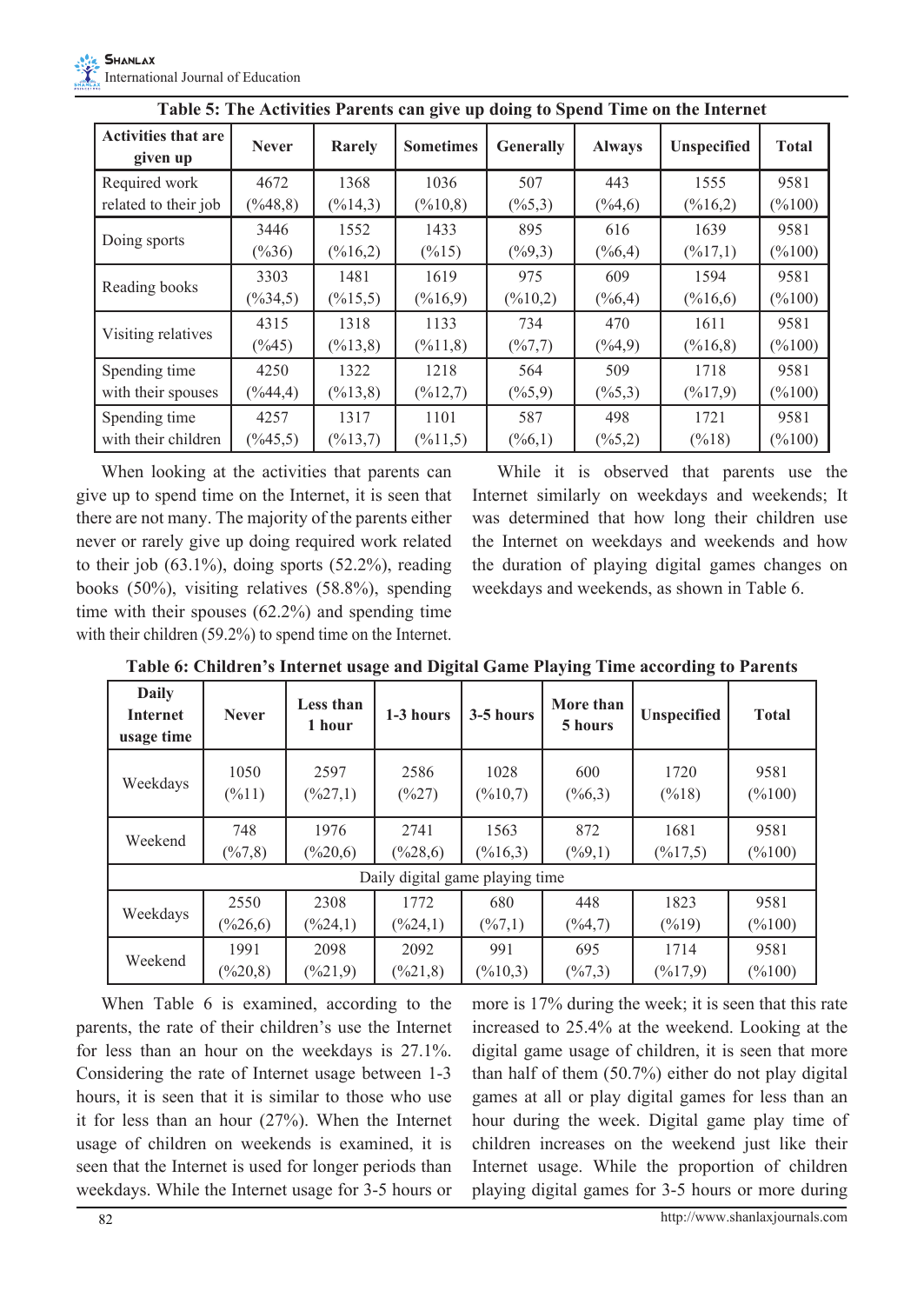the week is 11.8%; it is seen that this rate increased to 17.6% at the weekend. Children's Internet usage and digital game playing times are stated by parents in this way. Parents indicate the dangers that their children, who spend time on the Internet and digital games, may encounter in these environments as seen in Table 7.

| Danger factors that<br>worry parents | <b>Never</b>            | Rarely               | <b>Sometimes</b>        | <b>Generally</b>        | <b>Always</b>        | Unspecified         | <b>Total</b>       |
|--------------------------------------|-------------------------|----------------------|-------------------------|-------------------------|----------------------|---------------------|--------------------|
|                                      | 1082                    | 1267                 | 2054                    | 2099                    | 1536                 | 1540                | 9581               |
| Smart phones                         | $(\frac{9}{1}, 3)$      | $(\frac{9}{6}13,2)$  | $(\frac{621,4}{621,4})$ | $(\frac{621,9}{621,9})$ | $(\frac{9}{6}16,1)$  | $(\frac{9}{6}16,1)$ | $(\frac{6}{100})$  |
|                                      | 1811                    | 1258                 | 1636                    | 1753                    | 1422                 | 1701                | 9581               |
| Digital games                        | $(\frac{9}{18,9})$      | $(\frac{9}{6}13,1)$  | $(\frac{9}{6}17,1)$     | $(\frac{9}{6}18,3)$     | $(\frac{9}{14,8})$   | $(\frac{9}{6}17,8)$ | $(\frac{9}{6}100)$ |
| Social networks                      | 1286                    | 1149                 | 1889                    | 1828                    | 1778                 | 1651                | 9581               |
|                                      | $(\frac{9}{6}13, 4)$    | $(\frac{9}{12,0})$   | $(\frac{6}{19}, 7)$     | $(\frac{9}{6}19,1)$     | $(\frac{9}{6}18,6)$  | $(\frac{9}{6}17,2)$ | $(\frac{9}{6}100)$ |
| Harmful and illegal                  | 2072                    | 879                  | 1079                    | 1408                    | 2465                 | 1678                | 9581               |
| content                              | $(\frac{621,9}{621,9})$ | $(\frac{6}{9}, 2)$   | $(\frac{9}{6}11,3)$     | $(\frac{9}{6}14,7)$     | $(\frac{625,7}{6})$  | $(\frac{9}{6}17,5)$ | $(\frac{9}{6}100)$ |
| Excessive time/                      | 1432                    | 1037                 | 1401                    | 1715                    | 2363                 | 1633                | 9581               |
| addiction                            | $(\frac{9}{6}14, 9)$    | $(\frac{9}{6}10, 8)$ | $(\frac{9}{6}14, 6)$    | $(\frac{9}{17}, 9)$     | $(\frac{624}{7})$    | $(\frac{6}{17})$    | $(\frac{9}{6}100)$ |
| Advertising,                         | 2336                    | 1152                 | 1377                    | 1328                    | 1571                 | 1817                | 9581               |
| marketing and<br>commercial sites    | $(\frac{6}{24}, 4)$     | $(\frac{6}{12})$     | $(\frac{9}{6}14, 4)$    | $(\frac{9}{6}13, 9)$    | $(\frac{9}{6}16, 4)$ | $(\frac{9}{6}19)$   | $(\frac{9}{6}100)$ |
| Cyber-bullying                       | 2471                    | 951                  | 1153                    | 1215                    | 1993                 | 1798                | 9581               |
|                                      | $(\frac{625,8}{6})$     | $(\frac{6}{9}, 9)$   | $(\frac{9}{6}12)$       | $(\frac{9}{6}12,7)$     | $(\frac{9}{620,8})$  | $(\frac{9}{6}11,6)$ | $(\%100)$          |
| Sites that collect                   | 1951                    | 889                  | 1153                    | 1432                    | 2389                 | 1767                | 9581               |
| personal information                 | $(\frac{9}{620,4})$     | $(\frac{9}{9}, 3)$   | $(\frac{9}{6}12)$       | $(\frac{9}{6}14, 9)$    | $(\frac{9}{624,9})$  | $(\frac{6}{18,4})$  | $(\frac{6}{100})$  |
| Physical and mental                  | 2212                    | 932                  | 1233                    | 1278                    | 2157                 | 1769                | 9581               |
| health problems                      | $(\frac{623,1}{2})$     | $(\frac{6}{9}, 7)$   | $(\frac{9}{12}, 9)$     | $(\frac{9}{6}13,3)$     | $(\frac{9}{22}, 5)$  | $(\frac{9}{18,5})$  | $(\%100)$          |

**Table 7: Danger Factors that Worry Parents in Digital Environments**

When Table 7 is examined, it is seen that the most important situations that cause parents to worry about their children in digital environments are the presence of harmful and illegal content, excessive time / addiction in digital environments, the presence of sites that collect personal information, and the exposure to cyberbullying. The use of smartphones by children often or always causes anxiety in 38% of parents. In terms of digital games, this ratio is 33.1%; 37.7% in the context of social networks; 40.4% in terms of harmful and illegal content; 42.6% in terms of excessive time or addiction; 30% in the context of advertising, marketing and commercial sites; 33.5% in the context of cyberbullying; 39.8% in terms of sites collecting personal information and 35.8% in terms of physical and mental health problems. Although parents see their children's activities in digital environments as a danger, it is possible to see the measures taken by the parents to protect their children from these environments in Table 8.

| <b>Measures taken</b>                                     | <b>Never</b>              | Rarely                      | <b>Sometimes</b>            | <b>Generally</b>            | <b>Always</b>              | <b>Unspecified</b>        | <b>Total</b>               |
|-----------------------------------------------------------|---------------------------|-----------------------------|-----------------------------|-----------------------------|----------------------------|---------------------------|----------------------------|
| Not taking any                                            | 2895                      | 1213                        | 1514                        | 1050                        | 936                        | 1973                      | 9581                       |
| measures                                                  | $(\frac{9}{6}30.2)$       | $(\frac{9}{12}, 7)$         | $(\frac{9}{6}15, 8)$        | $(\frac{9}{6}11)$           | $(\frac{9}{9}, 8)$         | $(\frac{6}{20,6})$        | $(\%100)$                  |
| Talking to the child<br>about safe use of<br>the Internet | 726<br>$(\frac{6}{7}, 6)$ | 877<br>$(\frac{9}{9}, 2)$   | 1387<br>$(\frac{9}{6}14.5)$ | 2165<br>$(\frac{9}{622,6})$ | 2800<br>$(\frac{9}{29})$   | 1626<br>$(\frac{9}{6}17)$ | 9581<br>$(\%100)$          |
| Setting rules                                             | 940<br>$(\frac{9}{9}, 8)$ | 997<br>$(\frac{9}{6}10, 4)$ | 1700<br>$(\frac{9}{6}17,7)$ | 2105<br>$(\frac{9}{22})$    | 2115<br>$(\frac{9}{22},1)$ | 1724<br>$(\frac{9}{6}18)$ | 9581<br>$(\frac{9}{6}100)$ |

**Table 8: Measures taken by Parents against Dangers in Digital Environments**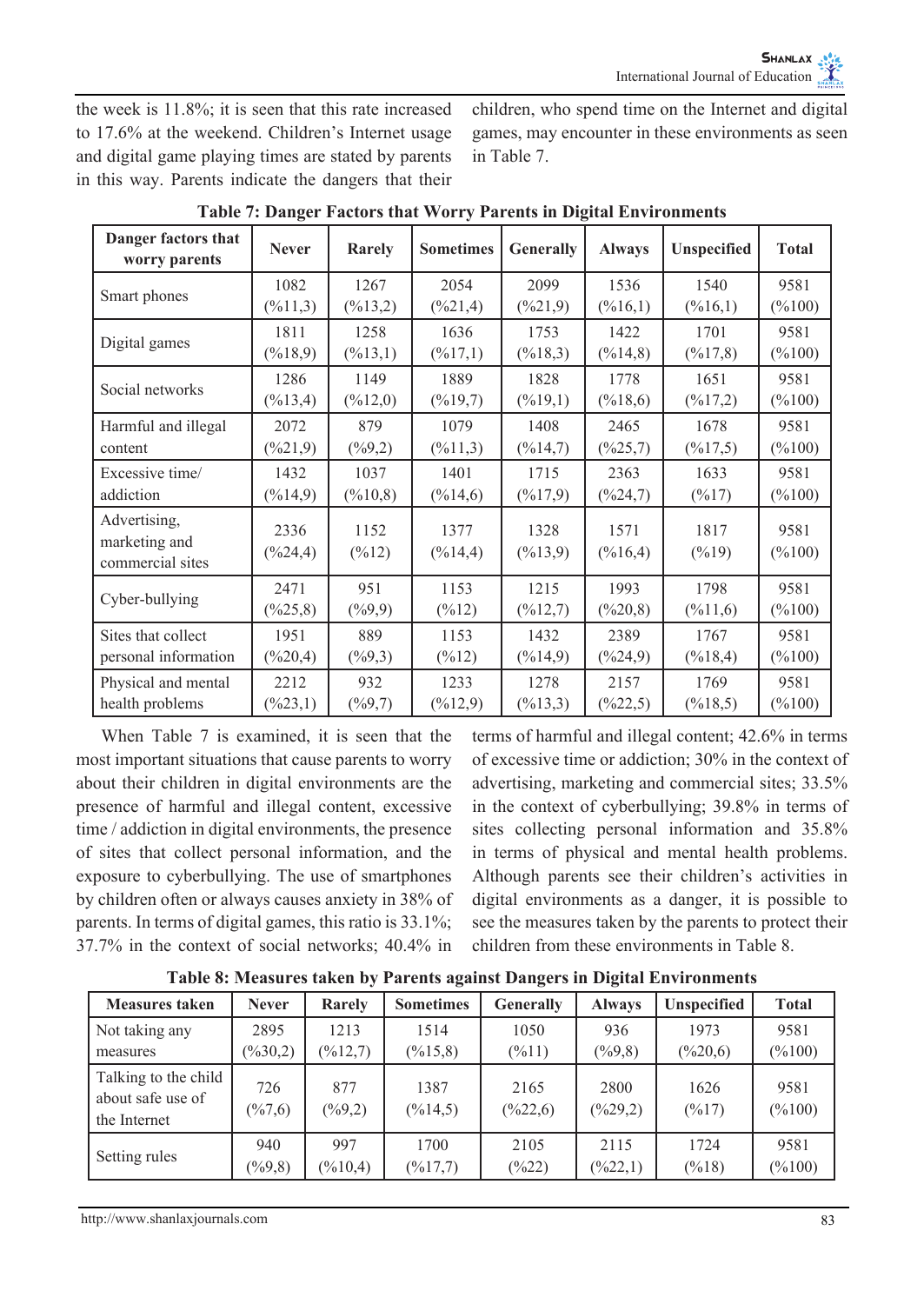

| Using filtering                                               | 2726                        | 1060                       | 1282                         | 1215                         | 1363                        | 1929                         | 9581                       |
|---------------------------------------------------------------|-----------------------------|----------------------------|------------------------------|------------------------------|-----------------------------|------------------------------|----------------------------|
| programs                                                      | $(\frac{9}{28}, 5)$         | $(\frac{9}{6}11,1)$        | $(\frac{9}{6}13, 4)$         | $(\frac{9}{12}, 7)$          | $(\frac{9}{6}14,3)$         | $(\frac{620,1}{2})$          | $(\frac{6}{100})$          |
| Using the safe<br>search options of<br>search engines         | 1790<br>$(\frac{6}{18}, 7)$ | 947<br>$(\frac{9}{9}, 9)$  | 1313<br>$(\frac{9}{13}, 7)$  | 1604<br>$(\frac{9}{6}16,7)$  | 2032<br>$(\frac{621,2}{2})$ | 1895<br>$(\frac{9}{6}19,8)$  | 9581<br>$(\frac{9}{6}100)$ |
| Using parental                                                | 2559                        | 1058                       | 1355                         | 1215                         | 1422                        | 1972                         | 9581                       |
| control tools                                                 | $(\frac{626}{7})$           | $(\frac{9}{6}11)$          | $(\frac{9}{6}14,1)$          | $(\frac{6}{12}, 7)$          | $(\frac{9}{6}14, 8)$        | $(\frac{6}{20,6})$           | $(\frac{9}{6}100)$         |
| Using antivirus                                               | 1767                        | 925                        | 1227                         | 1473                         | 2259                        | 1930                         | 9581                       |
| software                                                      | $(\frac{9}{6}18, 4)$        | $(\frac{6}{9}, 7)$         | $(\frac{9}{6}12,8)$          | $(\frac{9}{15}, 4)$          | $(\frac{623,6}{6})$         | $(\frac{620,1}{2})$          | $(\frac{9}{6}100)$         |
| Browser control<br>and privacy /<br>security settings         | 1780<br>$(\frac{6}{18,6})$  | 984<br>$(\frac{6}{10}, 3)$ | 1273<br>$(\frac{6}{13}, 3)$  | 1488<br>$(\frac{9}{6}15, 5)$ | 2112<br>$(\frac{9}{622})$   | 1944<br>$(\frac{620,3}{3})$  | 9581<br>$(\frac{9}{6}100)$ |
| Social network<br>control and<br>privacy/security<br>settings | 1085<br>$(\frac{9}{6}11,3)$ | 846<br>$(\frac{6}{8}, 8)$  | 1381<br>$(\frac{9}{6}14, 4)$ | 1923<br>$(\frac{620,1}{2})$  | 2542<br>$(\frac{626}{5})$   | 1804<br>$(\frac{9}{6}18, 8)$ | 9581<br>$(\frac{9}{6}100)$ |

When Table 8 is examined, it is seen that the rate of parents who stated that they did not take any measures against the dangers in the digital environment is only 30%. It is seen that the rate of the parents who stated that they talk to their children about the safe use of the Internet most or all the time is 51.8%. The rate of parents who stated that they often or always set rules about the use of digital media is 44.1%. Parents who state that they use parental control tools most or always make up only 27.5% of the participants.

The rate of those who often or always use antivirus that provides safe browsing in digital environments is 39%. Almost half of the parents (46.6%) state that they control social networks and configure privacy security settings there.

As another finding, parents' getting information about the safe use of the Internet for their children and themselves and the risks on the Internet were examined (Table 9).

| <b>Getting information</b>                 | I didn't get<br>information | I got<br>information | <b>Unspecified</b>   | <b>Total</b>       |
|--------------------------------------------|-----------------------------|----------------------|----------------------|--------------------|
| From my child's school                     | 5146                        | 2555                 | 1880                 | 9581               |
|                                            | $(\frac{9}{6}53,7)$         | $(\frac{9}{626}, 7)$ | $(\frac{9}{6}19,6)$  | $(\frac{9}{6}100)$ |
| From the friends of my child               | 5980                        | 1544                 | 2057                 | 9581               |
|                                            | $(\frac{9}{662,4})$         | $(\frac{6}{16}, 1)$  | $(\frac{9}{621}, 5)$ | $(\frac{9}{6}100)$ |
| From the media                             | 2780                        | 5283                 | 1517                 | 9581               |
|                                            | $(\frac{9}{629})$           | $(\frac{9}{6}55,1)$  | $(\frac{9}{6}15, 8)$ | $(\frac{9}{6}100)$ |
| From the government institutions           | 4803                        | 2809                 | 1969                 | 9581               |
|                                            | $(\frac{6}{50}, 1)$         | $(\frac{9}{629}, 3)$ | $(\frac{9}{6}20,6)$  | $(\frac{9}{6}100)$ |
| From non-governmental organizations (NGOs) | 5670                        | 1777                 | 2134                 | 9581               |
|                                            | $(\frac{9}{6}59,2)$         | $(\frac{9}{6}18, 5)$ | $(\frac{9}{622}, 3)$ | $(\frac{9}{6}100)$ |

**Table 9: Parents' Information about the Safe use of the Internet and Internet Risks**

Considering the sources from which parents obtain information about the safe use of the Internet and the risks on the Internet, it is seen that the rate of parents who receive information from the media is 55.1%. It is observed that most of the parents did not get information about the safe use of the Internet and the risks on the Internet from their children's school (53.7%), children's friends (62.4%), government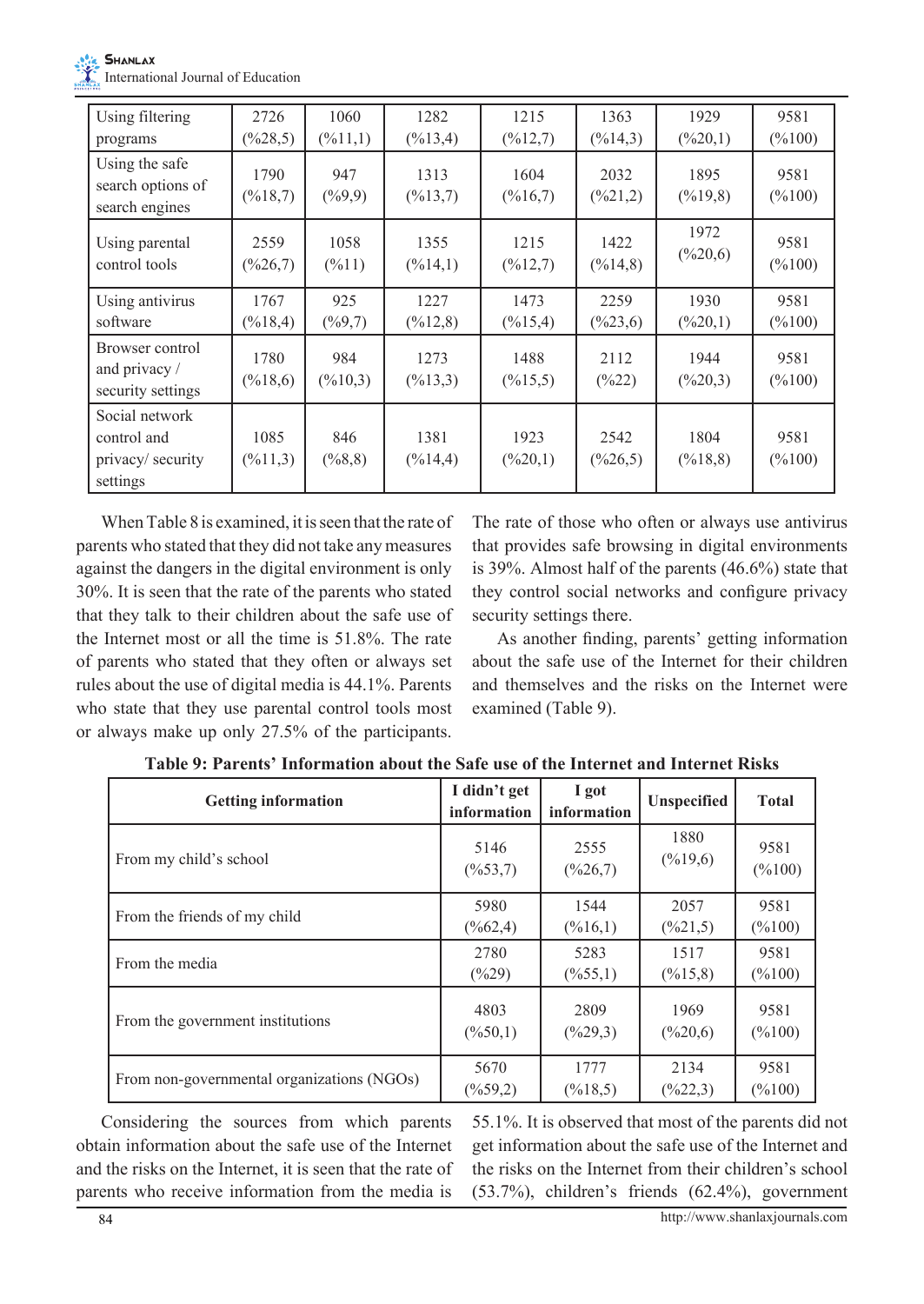institutions (50.1%) and non-governmental organizations (59.2%).

## **Conclusion, Discussion and Suggestions**

A fieldwork on conscious and safe Internet use was carried out in the scope of the study covering 9.581 parents from 26 provinces across Turkey. The study was conducted to measure the parents' level of conscious, safe and effective use of information technologies and the Internet, and to reveal their Internet usage behavior. Within the scope of the study, it was also tried to determine the concerns of parents about their children's Internet use, the precautions they take for their children within the scope of conscious and safe use of the Internet and how much importance they attach to awareness raising activities.

The priority areas examined in the study are Internet usage times, social network usage, time spent in digital games, correct use of grammar in the Internet environment, reliability of the information accessed on the Internet, cyber bullying, digital literacy and Internet security. Results and recommendations deemed important in the areas examined are presented in this section.

Three-fourths of the families participating in the study have an Internet connection at home and the Internet has actually become an important member of the family. Many parents own smartphones. Most of the parents participating in the study have children attending middle school or high school. It is possible to say that the Internet is an indispensable communication tool for adults, as a significant portion of the parents use Internet for nearly 3 hours a day, while a significant portion of them use the Internet for at least 1 hour or less.

The primary concerns of parents about their children's presence in digital environments are the presence of harmful and illegal content, excessive time spent / addiction of children in digital environments, and the existence of sites that collect personal information. These are followed by cyberbullying activities. There are similar risks and concerns in the literature. Symons, Ponnet, Walrave, and Heirman (2017) state that most parents are concerned about risk issues such as privacy, exposure to commercial, sexual content, and online

bullying. Lafsson, Green, and Staksrud (2017) also cite the risks children are exposed to as sexual images, bullying, abuse of personal data, meeting with people they know online, sexually explicit messaging and producing problematic content. Badillo-Urquiola, et al. state that for (2019) 53% of parents it is only a matter of time before their children face online risks;, the most common risks are sexual, children send their own nude photos to each other or strangers and communicate with insecure people in digital environments.

One of the primary measures taken by parents against the dangers in digital environments for their children is their conversations with their children about the safe use of the Internet. More than 50% of the families stated that they talk to their children most or all of the time. However, it has emerged that there is little awareness of technical measures such as filtering programs and parental control tools in families. Anderson (2016) stated that 94% of parents talked with their children about the appropriate online posts, 95% about the appropriate content that their children viewed online, 95% talked about the appropriateness of the media their children use, and 92% talked with their children about their online behaviors towards others. Stald, et al. (2014) states that 65% of parents talk with their children about what they are doing online. There are various precautions parents take in addition to talking with their children. Parents use software to block, filter or monitor their children's online activities (Anderson, 2016). Parents state that they frequently monitor children under the age of 12 (Harding, 2019). Parents prefer different approaches depending on age. While Ofcom (2017) states that 40% of parents use network content filtering for children aged 3-4 and 5-15, 90% of parents use parental control settings; 53% of the parents of children aged 5-15 stated that they were with them when their children were online and asked their children what they did online. However, many digital tools are now portable and mobile, making it difficult for parents to monitor their children (Sadiku, Tembely, & Musa, 2017).

Considering the sources from which parents get information about the safe use of the Internet and the risks on the Internet, it is seen that the information is mostly from the media (55.1%). 53.7% of the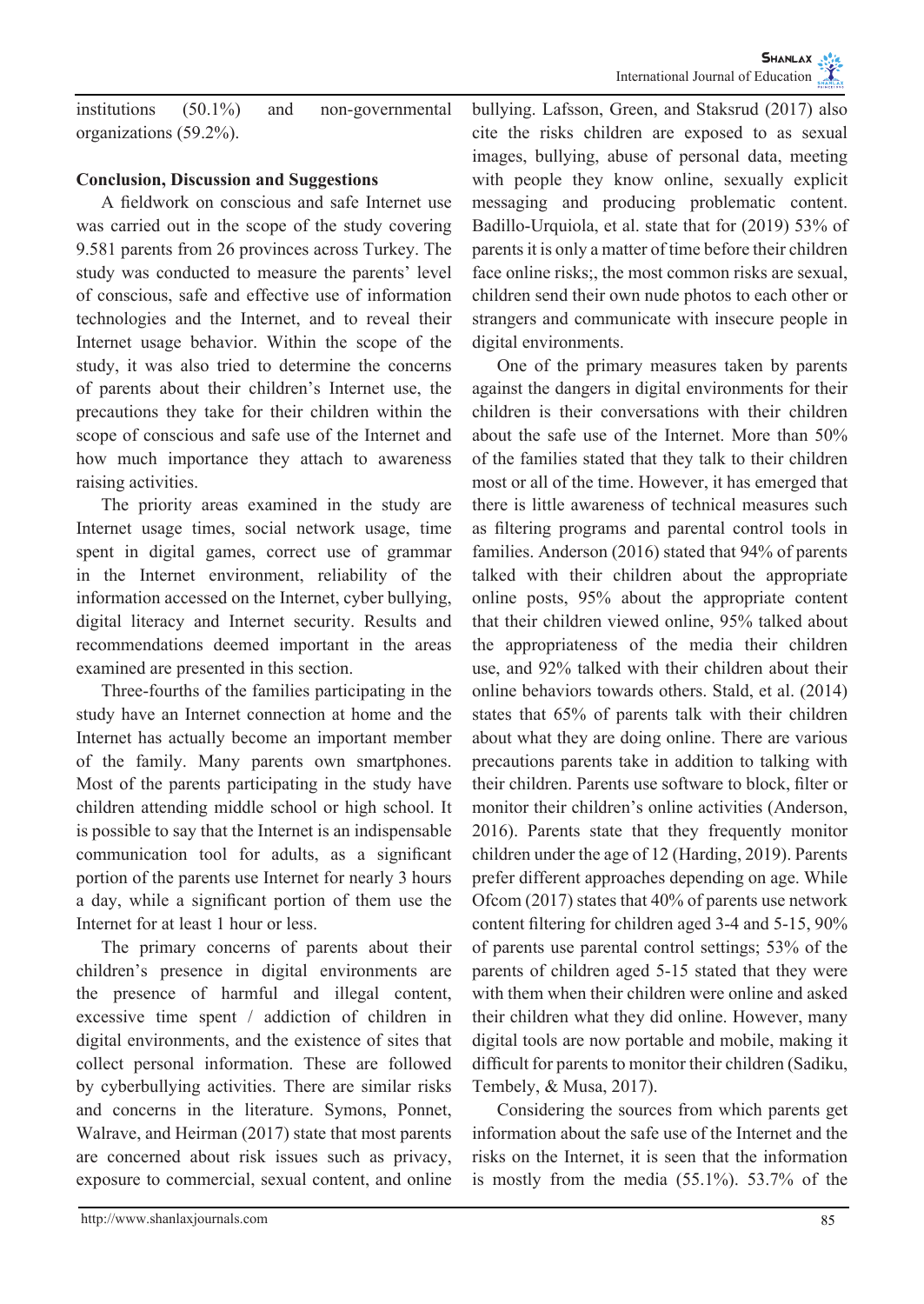families stated that their children did not receive any information on this subject from their school. Parents' main concern is that they do not know where to find information about risky behavior experiences on the Internet (Dowdell, 2013). However, It is stated that half of the parents use the Internet at least once a month to support parenting activities, and half of them are for educational purposes, 40% to search or download local activities and events for their children, 30% for social regulation or to get health information and advice about their children (Livingstone, Blum-Ross, Pavlick, & Ólafsson, 2018). However, 43.8% of parents in Turkey stated that they will be able to find information on the safe use of the Internet (Kaşıkçı, et al., 2014).

Based on these results, it is seen that the knowledge level of the parents about the conscious and safe use of the Internet is not sufficient. Although their level of knowledge was not sufficient, it was observed that they were also inadequate at the point of consulting information sources. It is concluded that parents' teaching skills regarding the Internet use are very insufficient against the Internet usage behaviors of children and young people.

Studies should be carried out to communicate the importance and awareness of parental control tools, especially secure Internet service, to parents effectively. Especially the secure Internet service should be broadcast with an impressive spot film at prime time. In addition, it is necessary to ensure that it is broadcast on billboards and platforms where video advertisements are displayed in cooperation with local governments. In addition, it should be ensured that it is broadcast before the movies in theaters. The fact that 1/4 of the participants do not prefer these parental control tools is an important reason for this. Schools need to change their habits of making their parent-oriented programs only as parents' meetings and focusing on the problems of the students and turn them into meetings that will raise awareness about the Internet and social media in cooperation with guidance counselors. In the study, more than half of the families stated that they could not get information about the safe use of the Internet and its risks from the school of their children. NGOs are not in the field enough in awareness-raising activities for families. Schools should be encouraged to increase their cooperation with NGOs and to conduct seminartype brief informative activities for parents.

## **References**

- Akbulut, Yavuz, et al. "Cyberbullying Victimization among Turkish Online Social Utility Members." *Journal of Educational Technology & Society*, vol. 13, no. 4, 2010, pp. 192-201.
- Anderson, Monica. "Parents, Teens, and Digital Monitoring." *Pew Research Center*, 2016.
- "Children's Participation in Cultural and Leisure Activities, Australia." *Australian Bureau of Statistics*, 2012.
- Badillo-Urquiola, Karla, et al. "Risk vs. Restriction: The Tension between Providing a Sense of Normalcy and Keeping Foster Teens Safe Online." *Proceedings of the 2019 CHI Conference on Human Factors in Computing Systems*, 2019.
- Baker, Sabine, et al. "Who Uses Online Parenting Support? A Cross-Sectional Survey Exploring Australian Parents' İnternet Use for Parenting." *Journal of Child and Family Studies*, vol. 26, 2017, pp. 916-927.
- Balanza, Marta Ortega, and Luis Ramirez Romero. "Amistades Peligrosas: El Delito de Child Grooming." *Iuris: Actualidad y práctica del derecho*, 2014, pp. 47-53.
- Bauman, Sheri. "Cyberbullying in a Rural Intermediate School: An Exploratory Study." *Journal of Early Adolescence*, vol. 30, no. 6, 2010, pp. 803-833.
- Baumrind, Diana. "The Discipline Controversy Revisited." *Family Relations*, vol. 45, no. 4, 1996, pp. 405-414.
- Cassidy, Jack, et al. "What's Hot in 2019: Expanded and Interconnected Notions of Literacy." *Literacy Research and Instruction*, 2019.
- Dowdell, E.B. "Use of the Internet by Parents of Middle School Students: Internet Rules, Risky Behaviours and Online Concerns." *Journal of Psychiatric and Mental Health Nursing*, vol. 20, no. 1, 2013, pp. 9-16.
- Duerager, Andrea, and Sonia Livingstone. *How can Parents Support Children's Internet Safety?* EU Kids Online, 2012.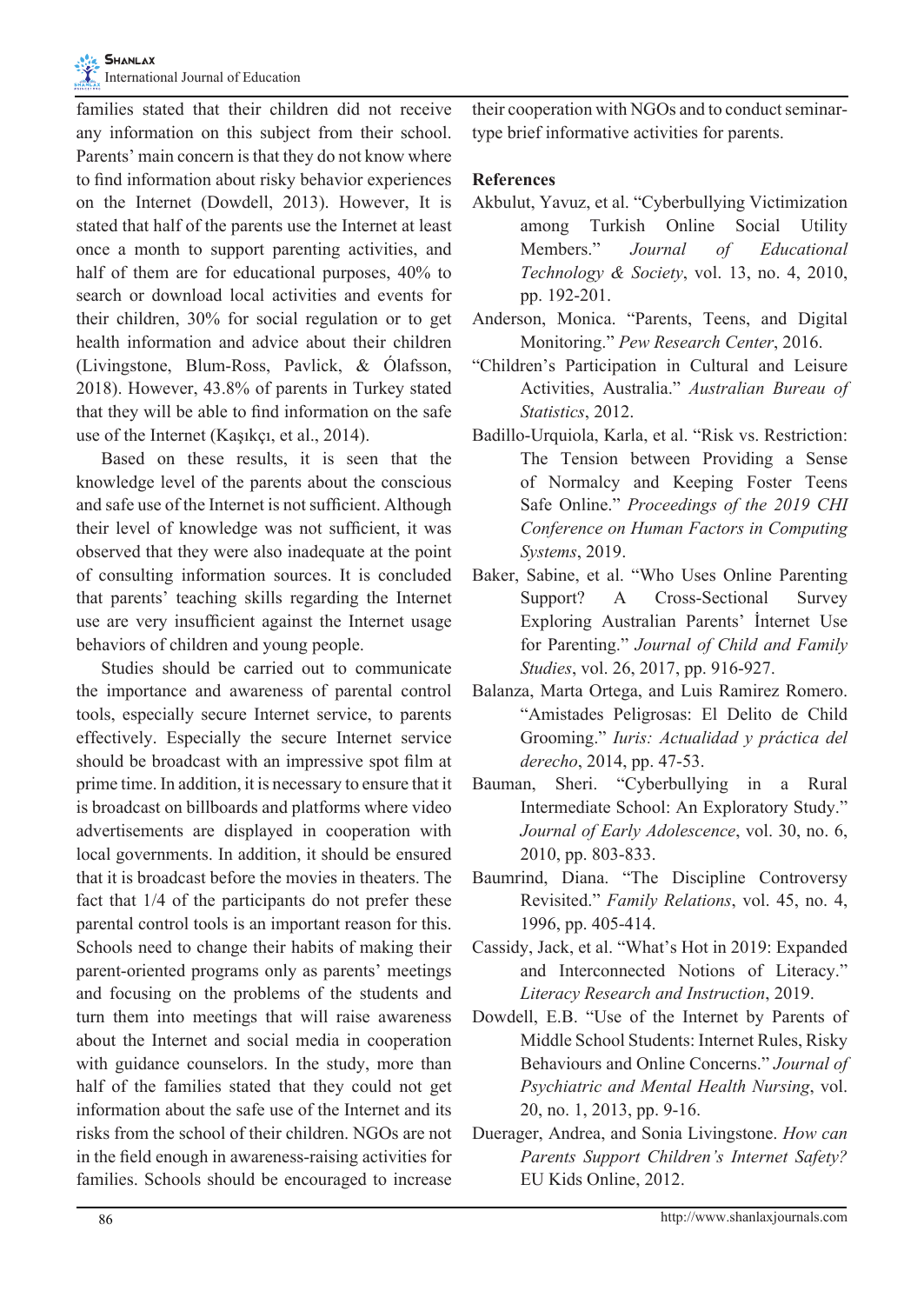- Fajardo, Isabel, et al. "Sexting: Nuevos Usos de la Tecnología y la Sexualidad En Adolescentes." *International Journal of Developmental and Educational Psychology,* vol. 1, no. 1, 2013, pp. 521-534.
- Farrugia, Lorleen, and Mary Anne Lauri. "Maltese Parents' Awareness and Management of Risks their Children Face Online." *Digital Parenting*, edited by Giovanna Mascheroni, et al., 2018, pp. 135-146.
- Findahl, Olle. *Swedes and the Internet 2013*. The Internet Infrastructure Foundation, 2013.
- Fletcher, Anne C., and Bethany L. Blair. "Maternal Authority Regarding Early Adolescents' Social Technology Use." *Journal of Family Issues*, vol. 35, no. 1, 2014, pp. 54-74.
- Freed, Richard. *Wired Child: Reclaiming Childhood in a Digital Age*. CreateSpace Independent Publishing Platform, 2015.
- Guernsey, Lisa, et al. *Pioneering Literacy in the Digital Wild West: Empowering Parents and Educators*. Campaign for Grade-Level Reading, 2012.
- Gutnick, Aviva Lucas, et al. "Always Connected: The New Digital Media Habits of Young Children." *Joan Ganz Cooney Center*, 2011.
- Harding, Jacqueline. "Parents' Lived Experiences in the UK." *Young Consumers*, vol. 20, no. 2, 2019, pp. 61-76.
- Hasebrink, Uwe, et al. *Comparing Children's Online Opportunities and Risks across Europe: Cross-national Comparisons for EU Kids Online*. EU Kids Online, 2009.
- Heitner, Devorah. *Screenwise: Helping Kids Thrive (and Survive) in their Digital World*. Routledge, 2016.
- Ihmeideh, Fathi Mahmoud, and Aseel Akram Shawareb. "The Association between Internet Parenting Styles and Children's Use of the Internet at Home." *Journal of Research in Childhood Education*, vol. 28, no. 4, 2014, pp. 411-425.
- Jungwirth, Bernhard. "Safer Internet Day 2013: EU-Initiative Saferinternet.at unterstützt Eltern und Pädagogen bei der Interneterziehung." *Saferinternet.at*, 2013.

Kaşıkçı, Duygu Nazire, et al. "Internet Habits and

Safe Internet Use of Children in Turkey and Europe." *Education and Science,* vol. 39, 2014, pp. 230-243.

- Livingstone, Sonia, and Jasmina Byrne. "Parenting in the Digital Age: The Challenges of Parental Responsibility in Comparative Perspective." *Digital Parenting: The Challenges for Families in the Digital Age,* edited by Giovanna Mascheroni, et al., 2018, pp. 19-30.
- Livingstone, Sonia, and Monica Bulger. "A Global Research Agenda for Children's Rights in the Digital Age." *Journal of Children and Media*, vol. 8, no. 4, 2014, pp. 317-335.
- Livingstone, Sonia, et al. *In the Digital Home, how do Parents Support their Children and Who Supports Them? Parenting for a Digital Future: Survey Report*. 2018.
- López, Nidia M. M., et al. (2017). "Digital Literacy to Parents in the Use of Social Networks." *Alteridad*, vol. 12, no. 1, 2017, pp. 8-19.
- Lou, Shi-Jer, et al. "The Influences of the Sixth Graders' Parents' Internet Literacy and Parenting Style on Internet Parenting." *Turkish Online Journal of Educational Technology*, vol. 9, no. 4, 2010, pp. 173-184.
- Martínez, Isabel, et al. "Parenting in the Digital Era: Protective and Risk Parenting Styles for Traditional Bullying and Cyberbullying Victimization." *Computers in Human Behavior*, vol. 90, 2019, pp. 84-92.
- Mascheroni, Giovanna, and Kjartan Ólafsson. "The Mobile Internet: Access, Use, Opportunities and Divides among European Children." *New Media & Society*, vol. 18, no. 8, 2016.
- McFarland, Joel, et al. *The Condition of Education 2019*. U.S. Department of Education and National Center for Education Statistics, 2019.
- *Children and Parents: Media Use and Attitudes Report*, Ofcom, 2017.
- *Children and Parents: Media Use and Attitudes Report*. Ofcom, 2012.
- Ólafsson, Kjartan, et al. "Is Big Brother more at Risk than Little Sister? The Sibling Factor in Online Risk and Opportunity." *New Media & Society*, vol. 20, no. 4, 2018.
- Özgür, Hasan. "The Relationship between Internet